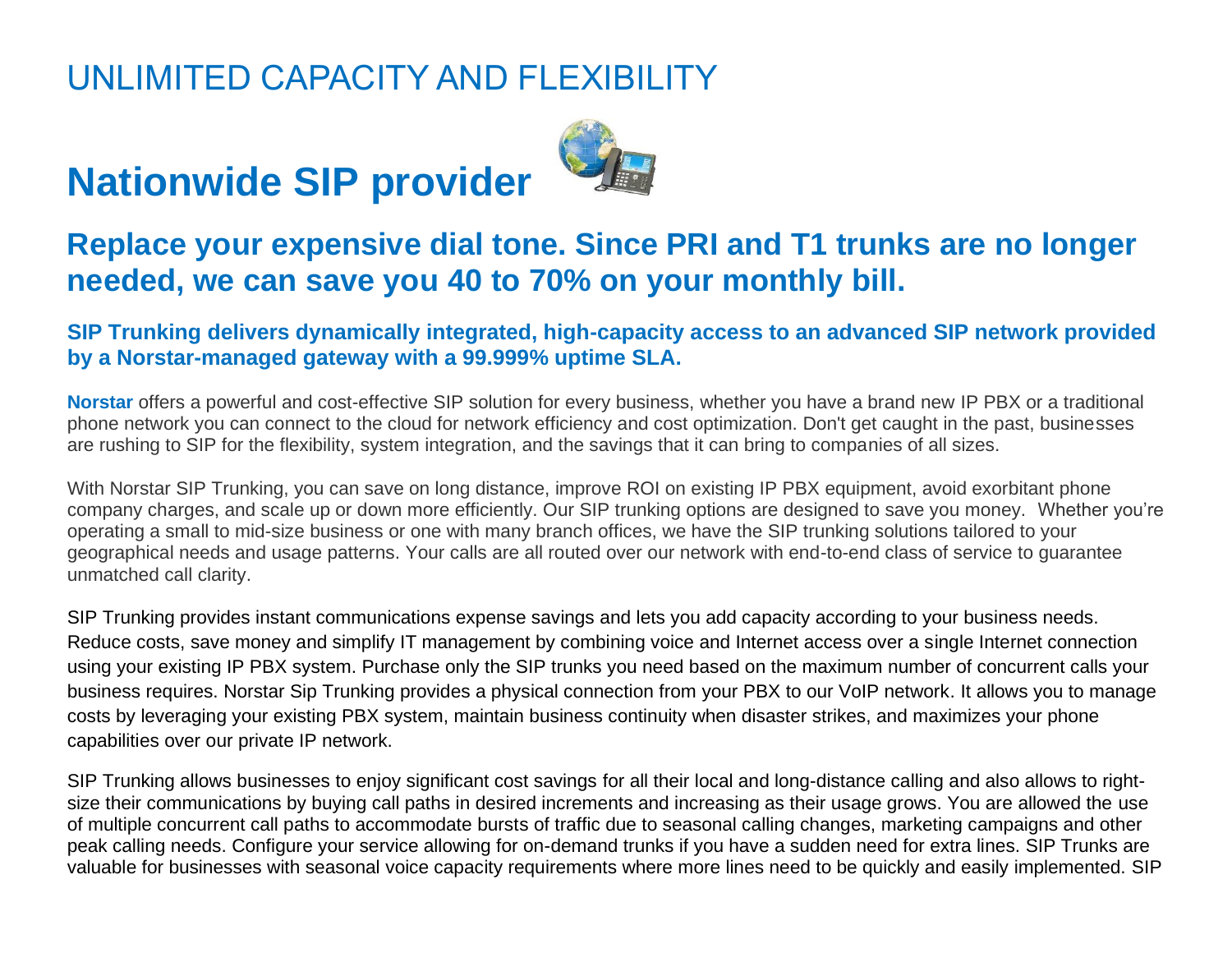Services boost your voice network capacity and enables you to enjoy the productivity benefits of VoIP technology by using the IP-PBX investments you've already made. Norstar has a georedundant voice network that protects clients from single points of failure.

SIP Trunks are significantly less expensive than traditional analog lines and PRIs. Norstar offers SIP Trunking for single-site businesses and Enterprise Trunking for multi-location businesses. Norstar solutions are fully validated with leading IP PBX vendors, including Cisco, ADTRAN, Digium and many more.

With Norstar, you can order SIP Trunking as a stand-alone solution (bring your own broadband), or as a fully-integrated Voice and Data solution. SIP Trunking services from Norstar provide dial tone to your existing phone system. Available as a native SIP (Session Initiation Protocol) or PRI interface with a Norstar managed voice gateway. Norstar's SIP trunking services include local dial tone, long distance, DIDs and toll-free services. Norstar SIP trunking is designed to save you money.

SIP trunks can dynamically be purchased one at a time. This allows businesses to scale as demand dictates. The dramatic cost savings coupled with voice quality and reliability that equals or even surpasses traditional phone providers makes SIP trunks the logical choice.

#### • Scalability on Demand

Add additional voice channels to handle the increase in call volume as your business grows and you start receiving and making more calls.

• Multi-Site Shared Trunks

l

Shared SIP Trunking services allow customers to connect multiple office locations to the same account.

• Experts at porting and provisioning

Our porting and provisioning team are the best in the business.

#### Norstar's SIP Trunking provides instant communications expense savings and lets you add capacity according to your business needs.

| <b>NUMBER AVAILABILITY</b> | <b>SCALABILITY AND ON</b>   | LIVE, 24/7 SERVICE AND       | E911                     |
|----------------------------|-----------------------------|------------------------------|--------------------------|
| <b>IN MOST MARKETS</b>     | <b>DEMAND FLEXIBILITY</b>   | <b>SUPPORT</b>               | <b>ONLINE ACCOUNT</b>    |
| <b>EXPANSIVE GLOBAL</b>    | <b>ENHANCED CALLING</b>     | APIS TO SERVE A              | <b>MANAGEMENT PORTAL</b> |
| <b>COVERAGE</b>            | <b>FEATURES</b>             | <b>VARIETY OF</b>            |                          |
| <b>GEOGRAPHICALLY</b>      | <b>RELIABILITY, QOS AND</b> | <b>PLATFORMS</b>             |                          |
| <b>REDUNDANT NETWORK</b>   | <b>UPTIME SLAS</b>          | <b>MMS &amp; SMS ENABLED</b> |                          |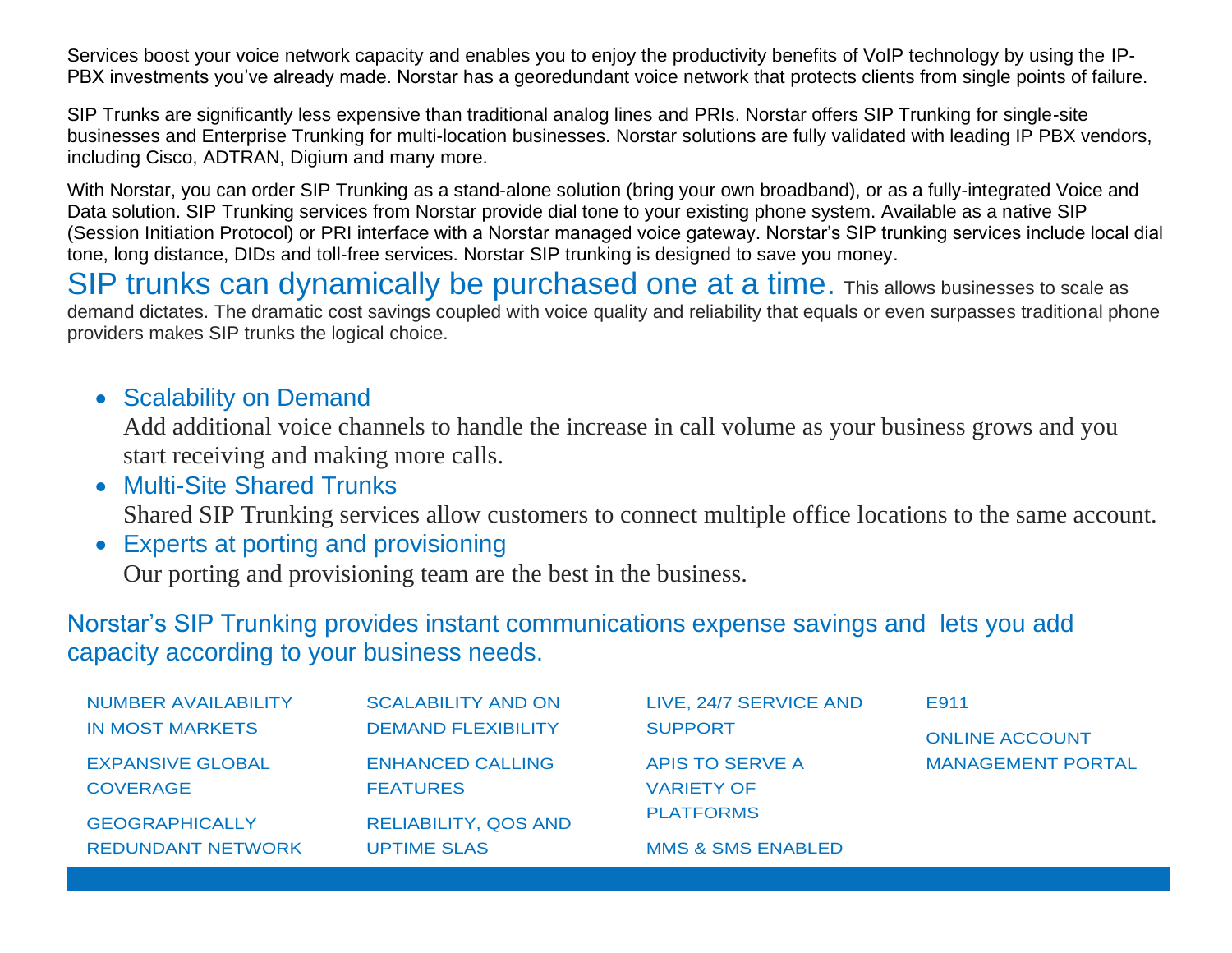

Cut costs and simplify IT management. Integrate voice, video & data onto a single network.

## **SIP Trunking Benefits:**

- **T1/PRI replacement** Significant savings, Save up to 50% over traditional phone service
- **SIP Trunking** reduces costs by eliminating dedicated circuits
- **Compatible** with most existing PBX systems
- **Bring your own data connection**, no need to switch providers
- **Increase routing** speed
- **Enhanced network** privacy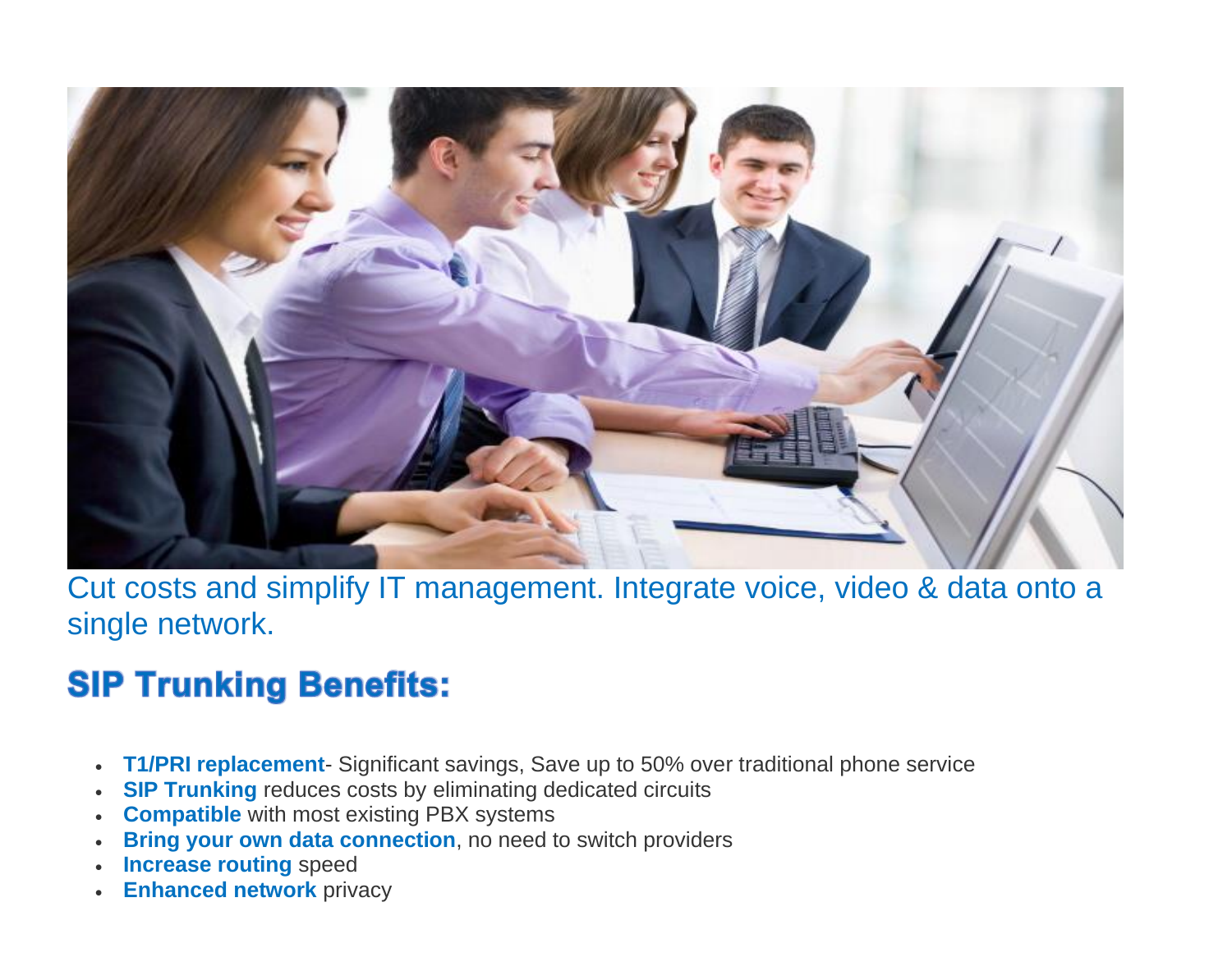- **Built-in Disaster Recovery & Multi-layer redundancy** You'll never miss a call with SIP Trunking's failover system. If your trunk is damaged, your call can automatically be re-directed to your cell phone or alternate landline.
- **Infinite Scalability** Don't be constrained to the limits of analog lines or PRIs. The only constraint on SIP trunking is the amount of internet bandwidth upon which to provision SIP trunks onto. Purchase the number of concurrent call session increments needed. Scale up as you grow.
- **Call Bursting** -- The ability to utilize additional call sessions above your purchased amount for peak call times.
- **Number Porting –** It is easy to get DIDs anywhere in the country. If you want to keep your numbers we can port them too.
- **Fast Deployment & Rapid Porting–** Norstar can rapidly turn up your service and you can quickly and easily add/remove phone lines, connect new/multiple locations, and increase calling capacity, simply contact us through our 800 number or our website.
- **Web-Based Provisioning** This web based portal allows you to increase SIP trunks on an as needed basis. Get access to CDR reporting.
- **Streamlined Operations** Eliminates patchwork voice services from disparate vendors and reduces vendor management complexities.
- **Layered On Features** Integrate voice, email, fax, and advanced call routing features on top of SIP trunking to give your employees a seamless communications experience.
- **100% Quality of Service (QoS)** guarantee with a dedicated connection
- **Fully Geo-Redundant Network-** Connect to multiple points of presence via public Internet, MPLS, VPN or TDM. Your calls can roll over to multiple secure locations across the country in case of an outage.
- **Best-In-Class Network** Uptime 99.99%.
- **Flat Monthly Rate –** Rates start from \$995/Mo.
- **Amazing Service-** with Norstar, we go above and beyond to meet your communication and customer service needs.
- **Fault-Tolerant Disaster Recovery**
- **HD Voice Quality-** When you add HD phones to your SIP trunking phone service, you upgrade to HD quality
- **SIP enables communications** across the Internet as easy as the corporate LAN, so a multi-location business can use one centrally located IP PBX instead of installing separate ones at each site.
- **Automated Porting -** Norstar routes porting requests automatically with unprecedented visibility.
- **TLS & SRTP Encryption-** Norstar uses TLS & SRTP encryption to protect your communication.
- **Local Numbers Available** in over 50 Countries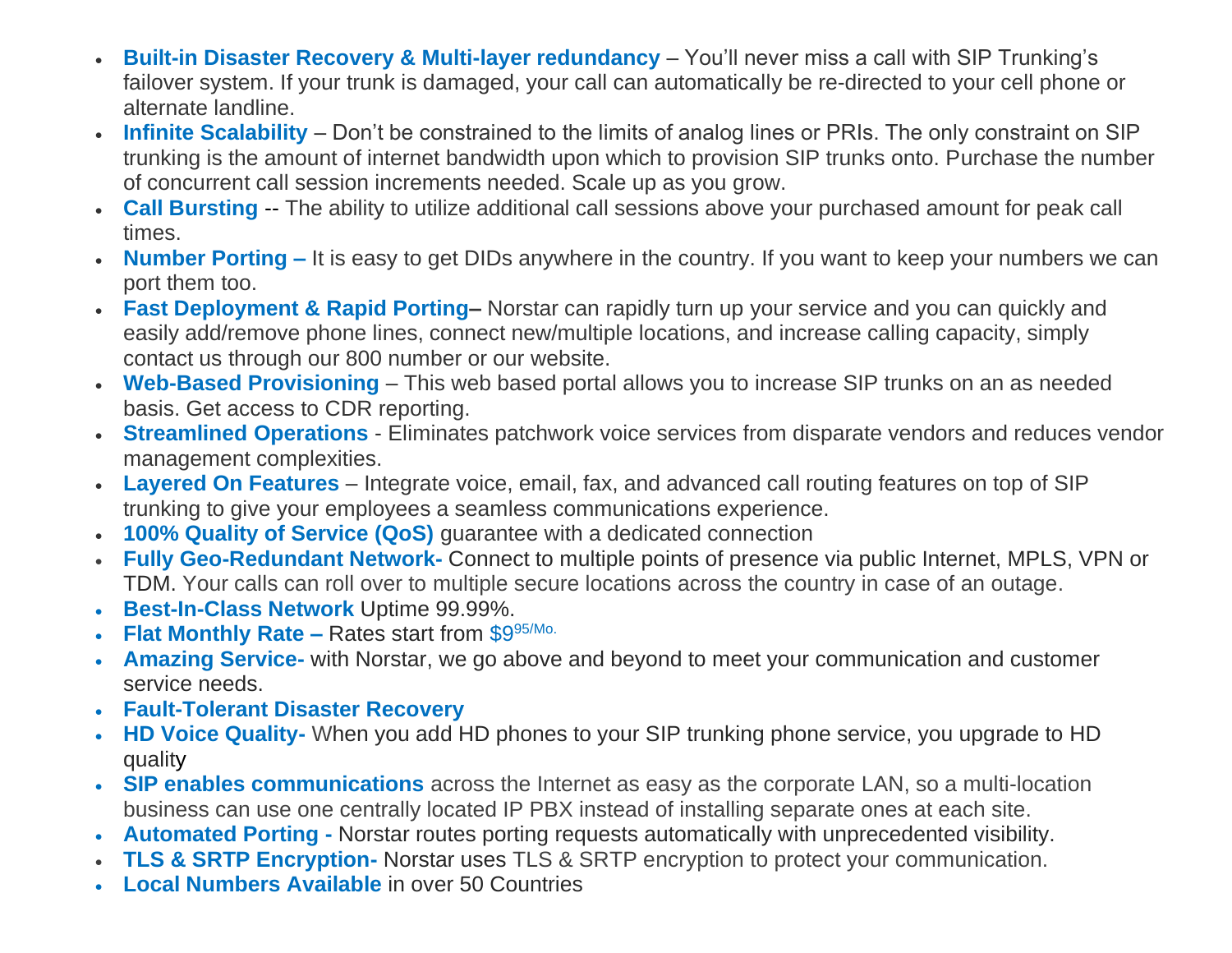- **Very Low long distance rates** (Domestic & International) Norstar offers some of the most competitive rates in the industry.
- **Increased Security-** Several types of authentication provided
- **E911 Support**

## **99% CUSTOMER RETENTION RATE**

| <b>* Amazing Service *</b>                                                     |                                                                                                |                                         |                                            |  |  |
|--------------------------------------------------------------------------------|------------------------------------------------------------------------------------------------|-----------------------------------------|--------------------------------------------|--|--|
| <b>HIGH QUALITY</b><br><b>VOICE</b>                                            | <b>DIDS AND</b><br><b>NUMBER</b><br><b>PORTABILITY</b>                                         | <b>MULTI-SITE</b><br><b>INTEGRATION</b> | <b>PROFESSIONAL</b><br><b>INSTALLATION</b> |  |  |
| <b>UNLIMITED, PER</b><br>MINUTE, AND<br><b>BUNDLED</b><br><b>CALLING PLANS</b> | <b>BRING YOUR</b><br><b>OWN</b><br><b>BANDWIDTH OR</b><br><b>BUNDLE YOUR</b><br><b>SERVICE</b> | <b>ON-DEMAND</b><br><b>SCALABILITY</b>  | <b>IN-HOUSE 24/7</b><br><b>SUPPORT</b>     |  |  |

#### Sa*ve up to 50% by replacing your expensive dial tone.*

#### **Local SIP Trunking**

- 1. Replace your expensive old local telephone service with a new, high quality, easily set up and maintained local VoIP service. It's more cost effective and available everywhere – even in areas where few services are currently available.
- 2. Free local calling included.\*
- 3. Full features: Including 911 and 411 directory assistance.
- 4. Get as many phone numbers as you need for as little as 50 cents each.

#### **Long Distance SIP Trunking**

- 1. No monthly recurring charge per channel or simultaneous call path for long distance or toll-free service.
- 2. Robust support for call center traffic and high CPS (Calls Per Second) calling patterns.
- 3. Supports G711, G729 Codecs.
- 4. Fast turn-up (Most orders provisioned) within 72 hours.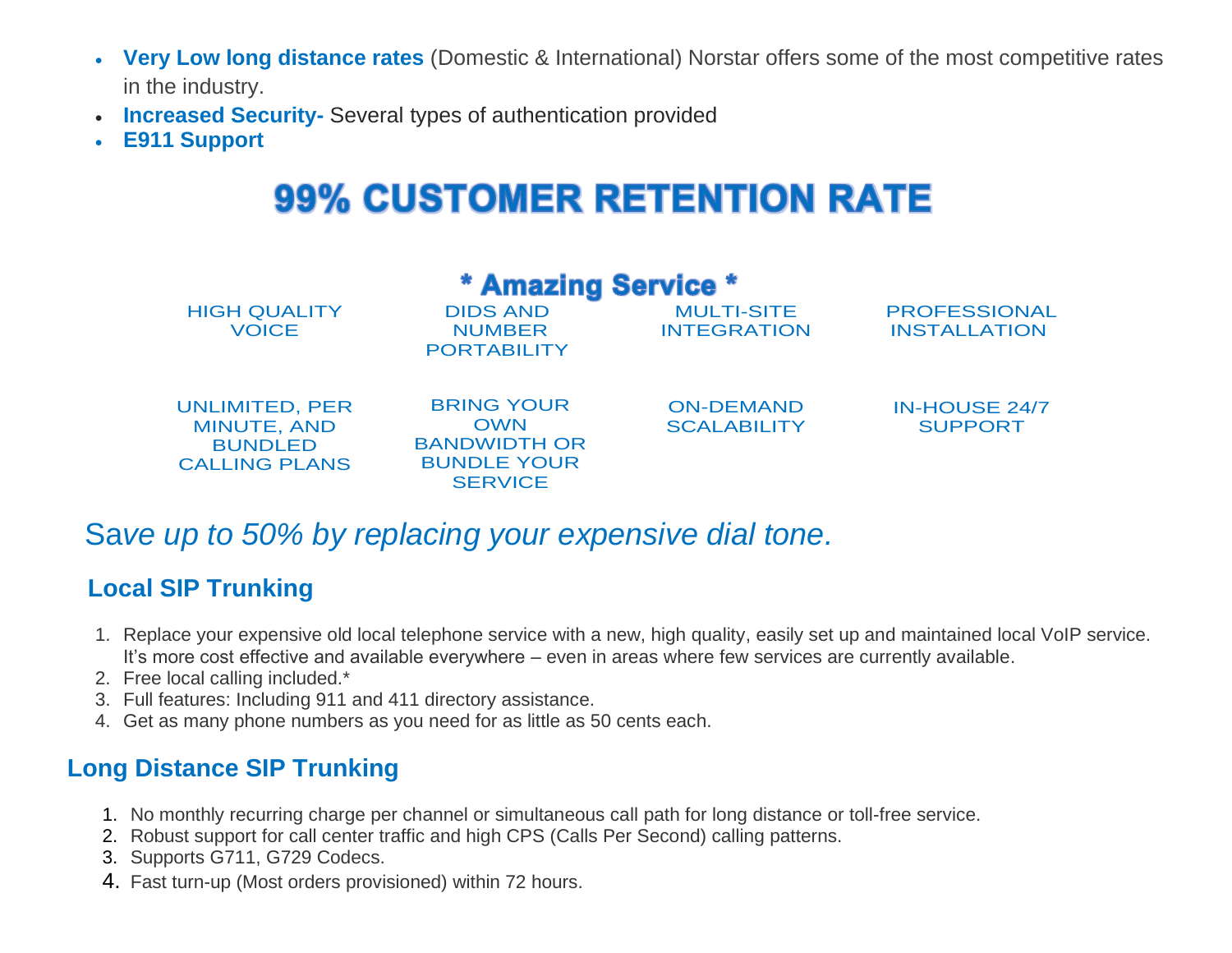#### **Nationwide Managed Private IP Backbone**

#### **You can keep your existing broadband service or we can provide you with our managed private IP backbone;**

- 1. Eliminates Latency problems.
- 2. Increase your data security Your traffic will never hit the public internet!
- 3. Service Level Agreement (SLA)
- 4. FREE managed router.

#### **Local T-1/PRI**

Get the Voice over IP cost savings and ease of use delivered right to your traditional phone system with free local calling included or use a digital PRI where voice and data are dynamically allocated in real time for your business traffic needs. Both can be used with your existing traditional phone system. (Includes free managed router).

#### **Nationwide and International DIDs**

- 1. Order out of rate center incoming and outgoing DIDs almost anywhere in the U.S. and dozens of key international locations.
- 2. Obtain phone numbers from almost anywhere in the world that ring to you locally wherever you are.

#### **DID Features:**

With Norstar SIP Trunking you'll gain advanced features like call forwarding, do not disturb, simultaneous ring, and much more. Pick-and-choose features for the numbers you designate or add the complete set to all of your numbers.

## **SIP TRUNKING PRICING MODELS**

#### **METERED SIP TRUNKS \$0.012/min UNLIMITED SIP TRUNKS**

**Dial Tone** Via a standard SIP handoff **Dial Tone** Via a standard SIP handoff Unlimited inbound usage

Free calls between office locations on your network Free calls between office locations on your network Unlimited Local calling Unlimited local & long distance Calling to US & Canada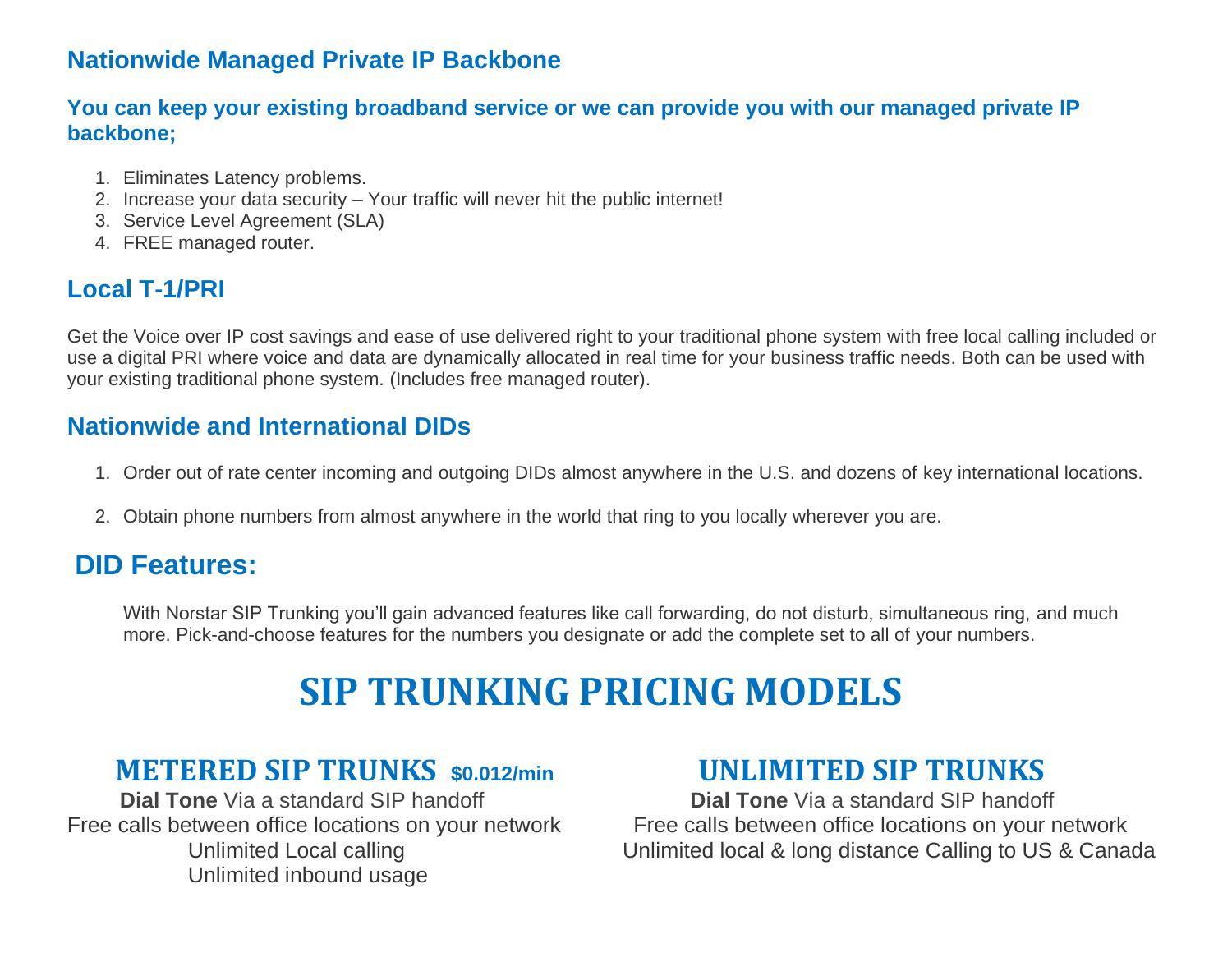Inbound and outbound local calling is unlimited 3 Trunk Minimum

Competitive per minute long distance rates

 $\mathbb{C}Q$ 95/Mo.

#### **METERED SIP TRUNKS**

- Free calls between office locations on your network
- 3 Trunk Minimum
- Competitive per minute rates

3 Trunk Minimum Competitive per minute international long distance rates

## \$19<sup>95/Mo.</sup>  **UNLIMITED SIP TRUNKS**

- Free calls between office locations on your network
- 3 Trunk Minimum
- Unlimited calls to US & Canada



# **\$19**95/Mo

### DISCOUNTS AVAILABLE

Ask our sales team for special offers available for your usage volume.

## Free Installation & Equipment. 30-Day Guarantee

## **Optimized Bandwidth:** Bandwidth is automatically adjusted for voice and data traffic to ensure optimal use of

your network resources. Bandwidth can be allocated to voice services as needed and then re-allocated back to data when priority voice capacity is not being used.

## **SEE OUR INTERNATIONAL RATES**